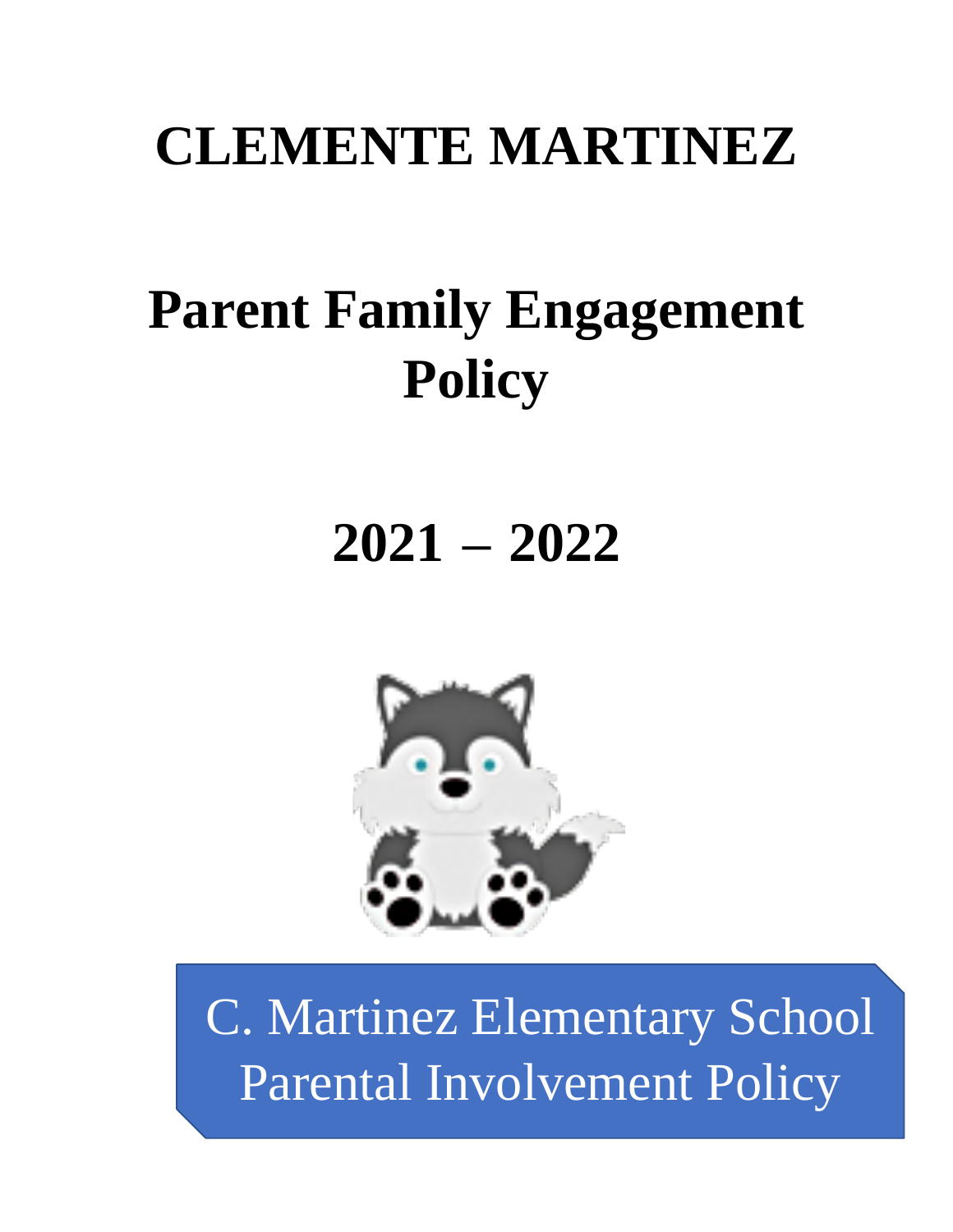### 2021 - 2022

*NOTE: In support of strengthening student academic achievement, each school that receives* Title *I, Part A funds must develop jointly with, agree on with, and distribute to, parents of participating children* a *written parental involvement policy that contains information required* by section *1118 of the Elementary and Secondary Education A ct (ESEA) ( parental in volvement policy).*

#### *STATEMENT OF PURPOSE*

*The Houston Independent School* District *is committed* to *working together with parents, students, the community and* other *stakeholders to improve student academic achievement. The goal of HISD is to ensure that all students graduate from high school ready to succeed in college and/or the career of their choice. The district recognizes that parents play an extremely important role as their child's* first *teacher and are valued partners in the* educational *process. As a result, parents will be included in appropriate decision-making opportunities to support student academic achievement. Partnerships with parents and* the *community* are *vital.*

*Therefore, HISD encourages the participation of parents in regular, two-way, and meaningful communication involving student academic learning and other school activities. HISD wants parents to:*

- ✓ *Stay informed about their child's academic well-being through various forms of communication.*
- ✓ *Work in partnership with school staff to help their* child to *achieve at the highest levels.*
- ✓ *Communicate to their child the importance* of *being* prepared *for college* and a *career.*

*The HISD curriculum is* based on *the Texas* Essential *Knowledge* and *Skills (TEKS)* and *includes non-negotiable objectives that must be taught at every grade level. However, individual schools are held accountable for innovative instructional programs and its instructional results. Every HISD student will be provided equal access* to *rigorous instruction* and *academic programs.*

*HISD recognizes that some students may* need *additional assistance which is available through* the *Title I, Part A* program *to obtain high academic achievement.*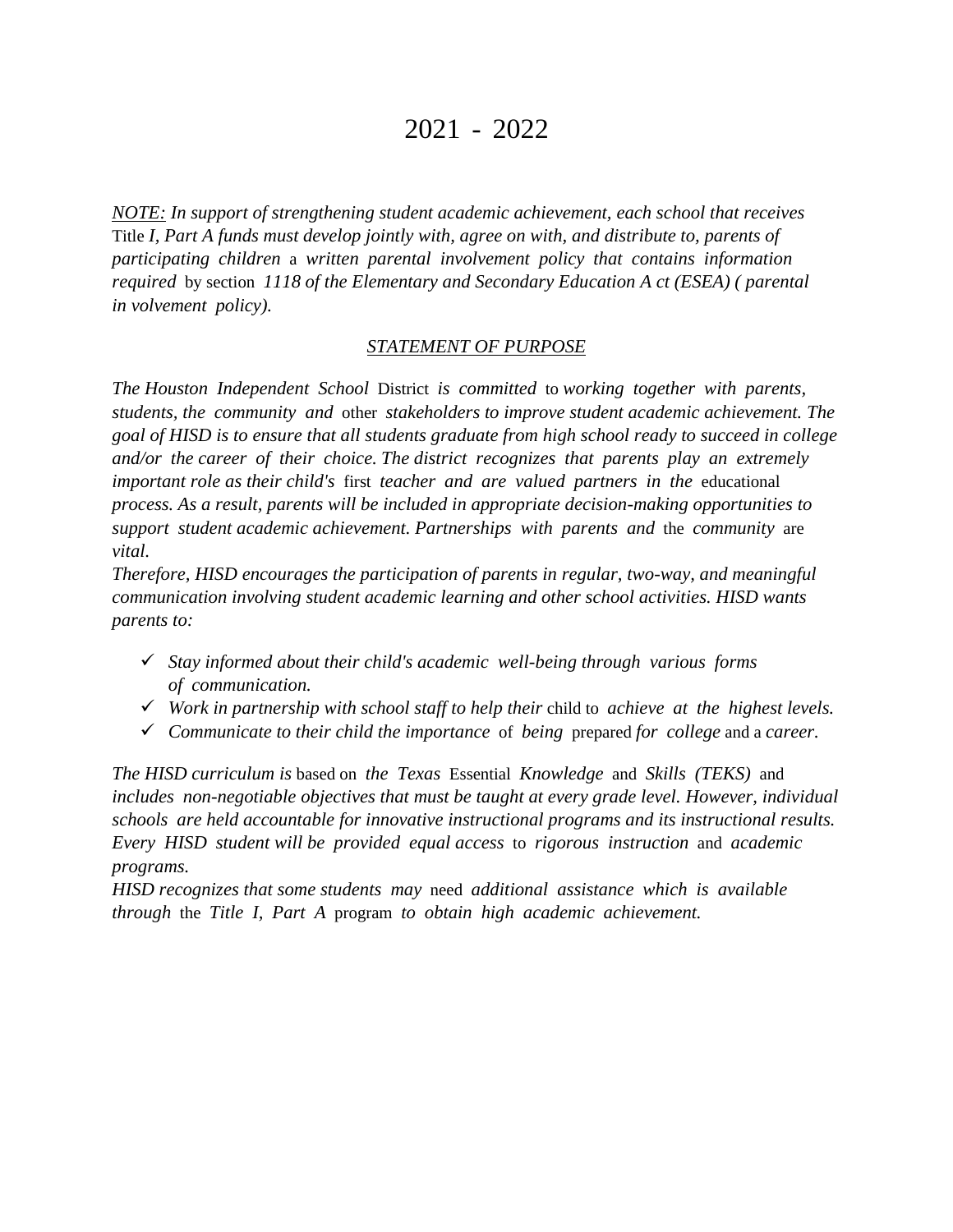## PART I.

### GENERAL EXPECTATIONS

NOTE: There is no required format for written expectations; this is a sample of what might be included.

The **C. Martinez ES** agrees to implement the following statutory requirements:

- $\triangleright$  Consistent with section 1118, the school will work to ensure that the required school level parental involvement policies meet the requirements of section 1118 of the ESEA, and each include, as a component, a school-parent compact consistent with section 1118(d) of the ESEA.
- ➢ Schools will notify parents of the policy in an understandable and uniform format and, to the extent practicable, in a language the parents can understand. The policy will be made available to the local community and updated periodically to meet the changing needs of parents and the school.
- $\triangleright$  In carrying out the Title I, Part A, parental involvement requirements, to the extent practicable, the school will provide full opportunities for the participation of parents with limited English proficiency, parents with disabilities, and parents of migratory children, including providing information and school reports required under section 1111 of the ESEA in an un derstandable a nd uniform format and including alternative formats upon request and, to the extent practicable, in language parents understand.
- ➢ If the school-wide program plan for Title I, Part A, developed under section 1114(b) of the ESEA, is not satisfactory to the parents of participating children, the school will submit any parent comments with the plan when the school submits the plan to the local educational agency (school district).
- $\triangleright$  The school will involve the parents of children served in Title I, Part A schools in decisions about how the 1% of Title I, Part A funds reserved for parental involvement is spent, and will ensure that not less than 95% of the 1% reserved goes directly to the schools.
- ➢ The school will build its own and the parent's capacity for strong parental involvement, in order to ensure effective involvement of parents and to support apartnership among the school, parents, and the community to improve student academic achievement.
- $\triangleright$  The school will provide other reasonable support for parental involvement activities under section 1118 of the ESEA as the parents may request.
- $\triangleright$  The school will be governed by the following statutory definition of parental involvement, and will carry out programs, activities, and procedures in accordance with this definition.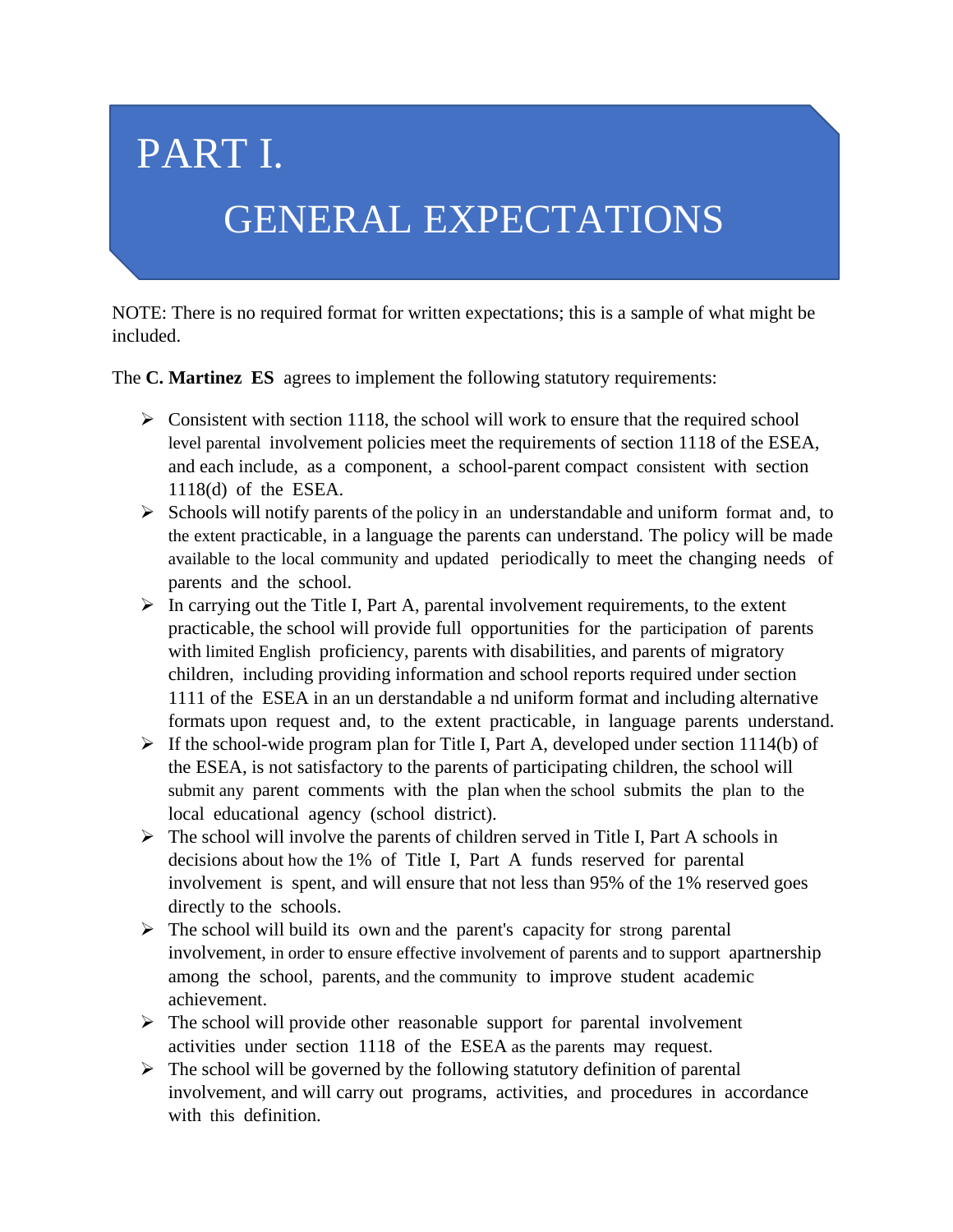## PART II.

### DESCRIPTION OF HOW SCHOOLS WILL IMPLEMENT

- 1. **C. Martinez ES** will take the following actions to involve parents in the joint development of its school parental involvement plan under section 1118 of the ESEA:
	- a. Shared Decision-Making Committee (SDMC)
	- b. School Compact
	- c. Family Engagement Policy
- 2. **C. Martinez ES** will take the following actions to involve parents in the process of school review and improvement under section 1116 of the ESEA:
	- a. Parent representatives SDMC
	- b. Parent survey
	- c. Title I annual meeting
- 3. **C. Martinez ES** will hold an annual meeting to inform parents of the school's participation in Title I, Part A programs, and to explain the Title I, Part A requirements and the right of the parents to be involved in Title I, Part A programs. The school will convene the meeting at a time convenient for parents and will offer a flexible number of additional parental involvement meetings, such as in the morning and evening (minimum of 8 meetings), so that as many parents as possible are able to attend. The school will invite all parents of children participating in Title I, Part A programs to this meeting, and will encourage them to attend, by:
	- a. Send weekly newsletter reminder
	- b. Mass call-outs
	- c. Flyers
	- d. Parent Communication Folders
	- e. Marquee School
	- f. Class Dojo
- 4. **C. Martinez ES will provide parents** of participating children information in a timely manner about Title I, Part A programs that includes To description and explanation of the school's curriculum, the forms of academic assessment used to measure children's progress, and the proficiency levels students are expected To meet by:
	- a. Open House
	- b. Literacy Night
	- c. STAAR Math Night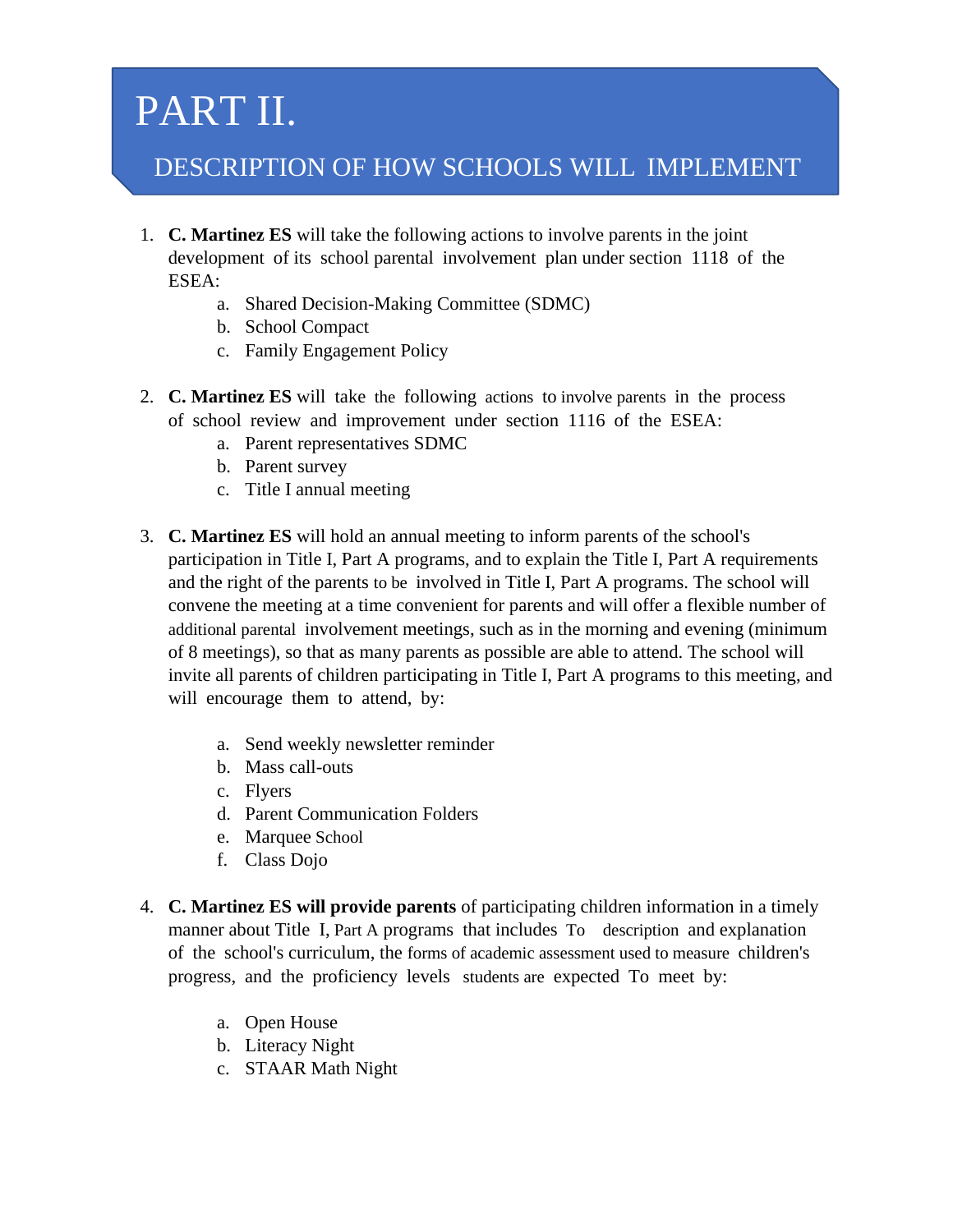- 5. **C. Martinez ES** will at the request of parents, provide opportunities for regular meetings for parents to formulate suggestions and to participate, as appropriate, in decisions about the education of their children. The school will respond to any such suggestions as soon as practicably possible by:
	- a. Parent meetings
	- b. Parent Callouts
	- c. Emails
	- d. Class Dojo
- 6. **C. Martinez ES** will provide each parent an individual student report about the performance of their child on the State assessment in at least math and reading by:
	- a. US Postal Mail
	- b. Online link with access codes
- 7. **C. Martinez ES will take** the following actions to provide each parent timely notice when their child has been assigned or has been taught for four (4) or more consecutive weeks by a teacher who is not highly qualified within the meaning of the term in section

200.56 of the Title I Final Regulations (67 Fed. Reg. 71710, December 2, 2002) by:

a. Parent Notification – Title I Teacher and Paraprofessional Qualifications

- 8. **C. Martinez ES** will provide assistance to parents of children served by the school, as appropriate, in understanding topics by undertaking the actions described in this paragraph:
	- a. The state's academic content standards,
	- b. The state's student academic achievement standards,
	- c. The state and local academic assessments
	- d. The requirements of Part A,
	- e. How to monitor their child's progress,
	- f. How to work with educators
	- g. STAAR curriculum night
- 9. **C. Martinez ES** will provide materials and training to help parents work with their children to improve their children's academic achievement, such as literacy training and using technology, as appropriate, to foster parental involvement, by:
	- a. Offering family curriculum night
	- b. Financial Literacy classes
	- c. Parent meetings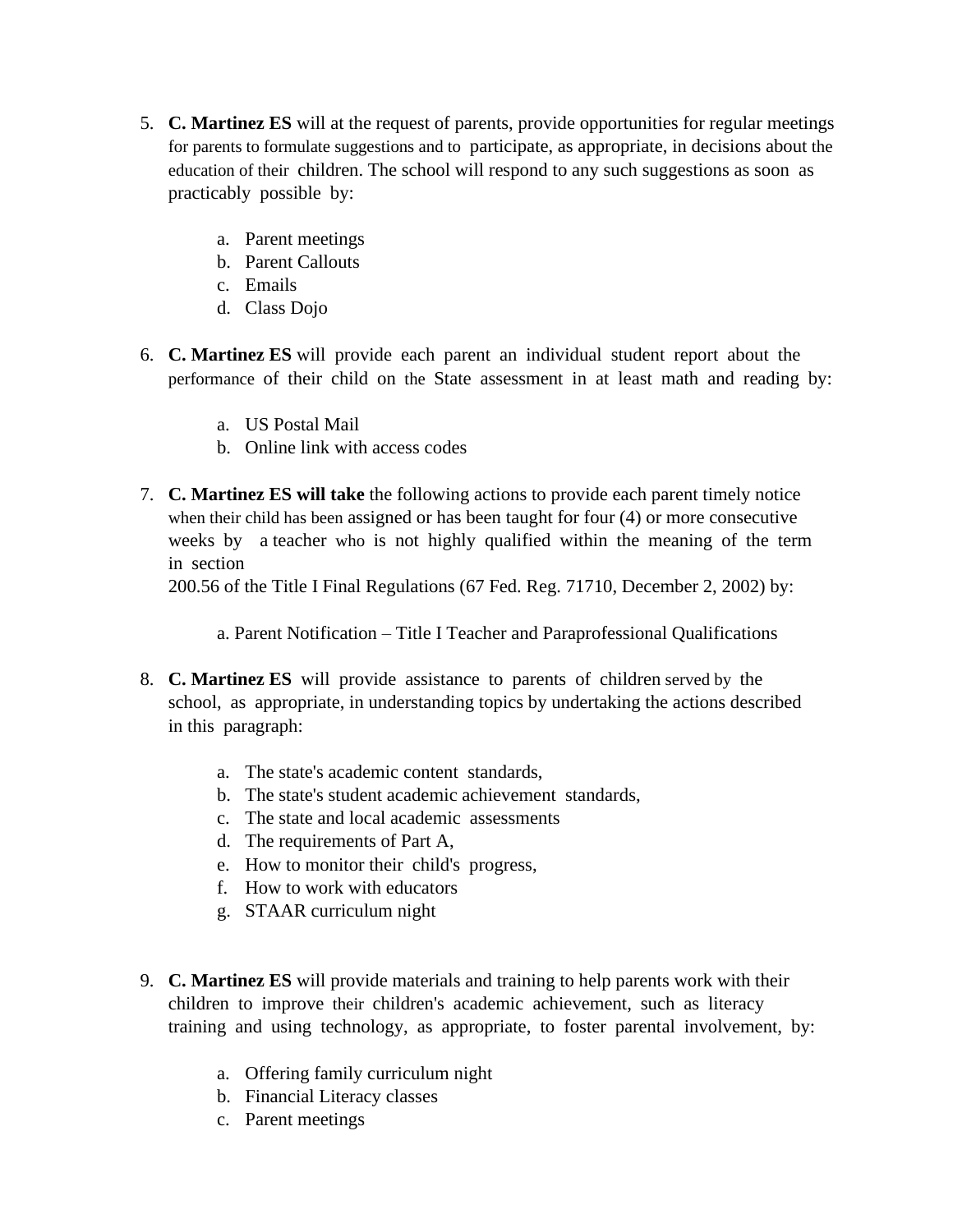- d. Campus will ensure students and parents build technology (literacy) skills.
- 10. **C. Martinez EN** will, with the assistance of its parents, educate its teachers, pupil services personnel, Main and other staff in how to reach out to, communicate with, and work with parents as equal partners in the value and utility of contributions of parents, and in how To implement and coordinate parent programs and build Ties b etween parents and schools, by:
	- a. SDMC(Shared Decision Making Committee)
- 11. **C. Martinez ES** will take the following actions to ensure that information related to the school and parent-programs, meetings, and other activities is sent to parents of participating children in an understandable and uniform format, inclu d in g alternative formats upon request, and, to the extent practicable, in a language the parents can understand:
	- a. Send weekly newsletter reminder
	- b. Mass call-outs
	- c. Flyers
	- d. Parent Communication Folders
	- e. Marquee School
	- f. Class Dojo